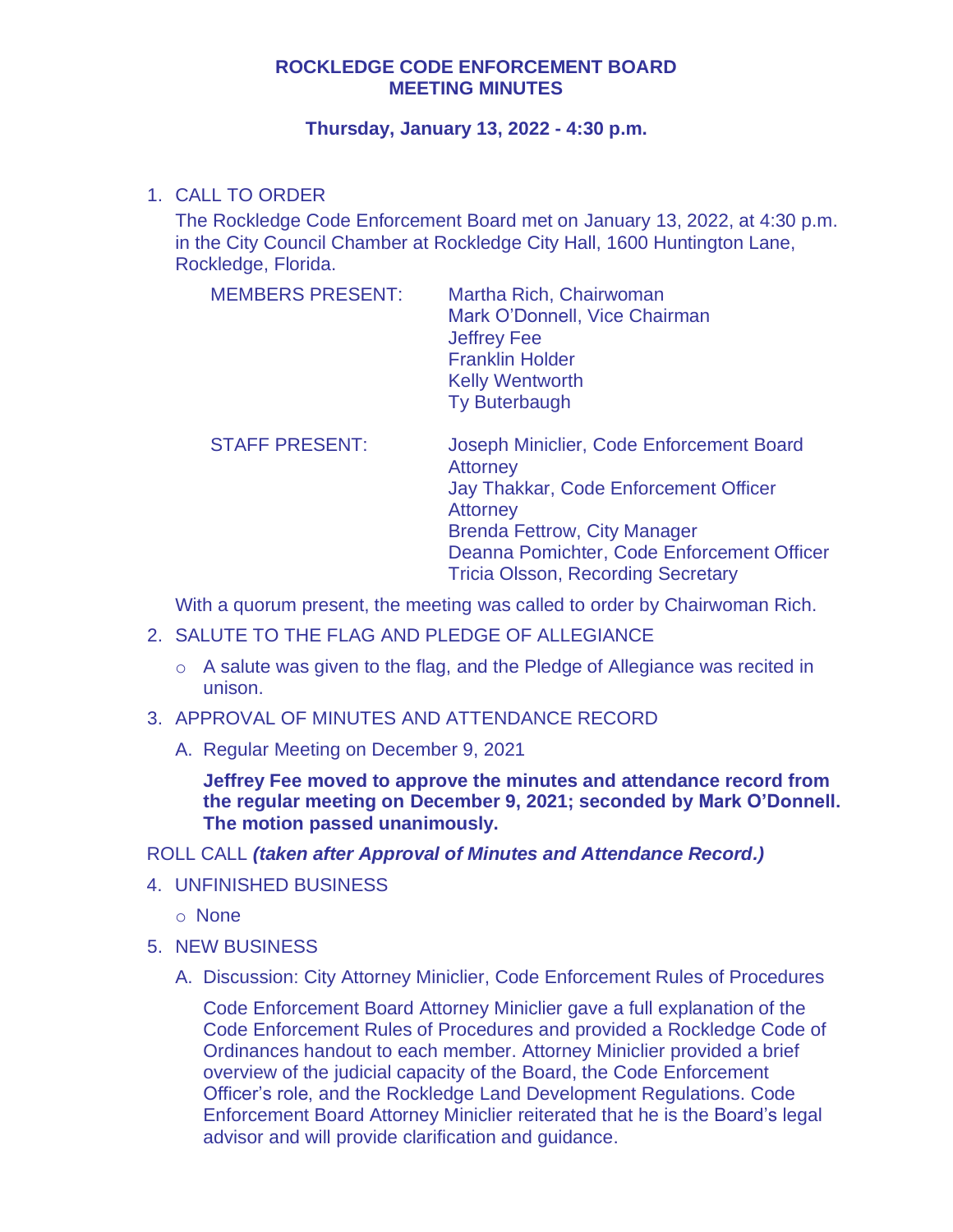B. ECE20-0351 – James Joiner – 889 Spirea Drive, Rockledge, FL 32955 – Exterior Surfaces - Siding, Windows, and Roof

Code Enforcement Officer Pomichter was sworn in by Code Enforcement Board Attorney Miniclier. Code Enforcement Officer Attorney Jay Thakkar introduced himself to the Board and took testimony from Code Enforcement Officer Pomichter. Code Enforcement Officer Pomichter gave an overview of the property at 889 Spirea Drive, provided current pictures of the property, and stated that the reroof permit has expired. Code Enforcement Officer Pomichter requested 30 days for the property owner to apply for a permit for the windows and siding repair and to allow the owner time to cancel or reapply for a roof permit. Code Enforcement Officer Pomichter further requested that, if the owner has not taken any action within the 30-day extension, the Board consider imposing a fine in the amount of \$25.00 per day for the first 30 days with an increase to the fine after the initial 30 days to an additional \$25.00 per day every 30 days until the property is in compliance.

**Mark O'Donnell moved that the property at 889 Spirea Drive is in violation of the Rockledge Land Development Regulations and Rockledge Code of Ordinances for missing siding, broken windows and an expired reroof permit; seconded by Jeffrey Fee. The motion passed unanimously.**

**Mark O'Donnell moved that the property at 889 Spirea Drive is in violation of Sections 59.73(B)(4), 59.73(B)(3) and Section 13-15 of the Rockledge Land Development Regulations and Rockledge Code of Ordinances; seconded by Jeffrey Fee. The motion passed without objection.**

**Mark O'Donnell motioned that the property at 889 Spirea Drive must come into compliance and have a permit within 30 days for Sections 59.73(B)(4), 59.73(B)(3) and Section 13-15 of the Rockledge Land Development Regulations and Rockledge Code of Ordinances, or be fined \$25.00 per day for 30 days with an increase of \$25.00 per day every 30 days; seconded by Jeffrey Fee. The motion passed by unanimous vote.**

Chairwoman Rich subsequently read the Order.

C. 09-025 and 15-007 – Third World Missions – 1009 S. Fiske Blvd., Rockledge, FL 32955 – Request for a Reduction of Liens

Code Enforcement Officer Pomichter reported that the previous owner accrued fines through noncompliance and unpermitted interior and exterior work by unauthorized tenants from 2009 – present in the amounts of \$14,825.00 and \$8,200.00. She stated that the property was recently purchased by Third World Missions, and they are in the process of obtaining permits to make repairs. Code Enforcement Officer Pomichter requested a reduction of both liens to a total of \$6,000.00 to cover the City costs from 2009 to present.

David Disston, Attorney representing Third World Missions, 3845 W. Eau Gallie Boulevard, Melbourne, provided an overview of the organization's